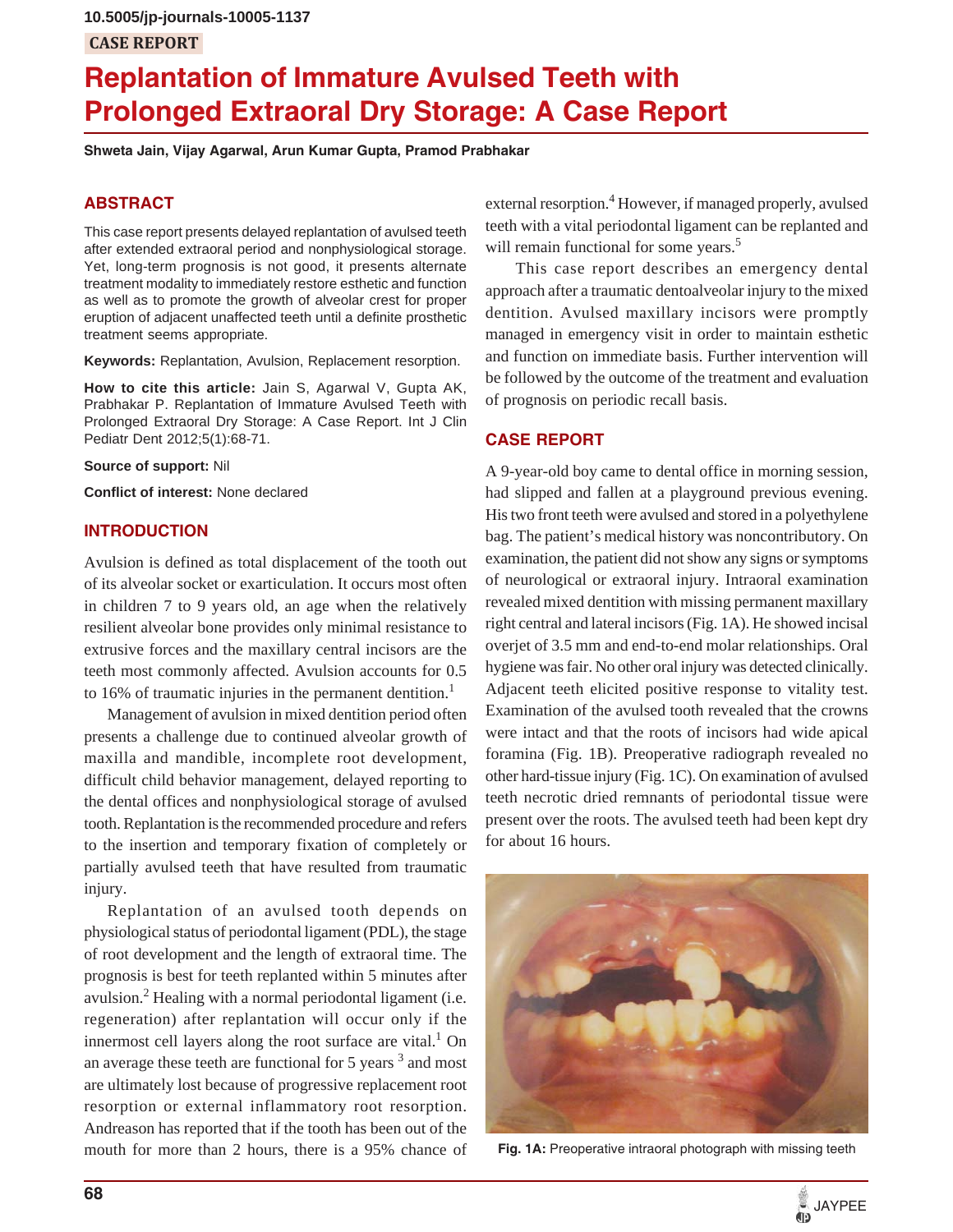

**Fig. 1B:** Avulsed teeth



**Fig. 1C:** Preoperative intraoral radiograph showing empty alveolar sockets

The available treatment options were explained to the parents and it was decided to replant the avulsed incisors. The roots of the avulsed teeth were scraped gently to remove the necrotic periodontal tissue and access cavities prepared through crowns of avulsed teeth. Thorough biomechanical preparation was done with hand K-files (Dentsply, Maillefer, Ballaigues, Switzerland) and 2.5% sodium hypochlorite solution and normal saline solution were used as root canal irrigants. Roots were dried with absorbent points and obturated with gutta-percha points (Dentsply, Maillefer, Ballaigues, Switzerland) and zinc oxide eugenol-based sealer. Root end cavities of around 3 mm were prepared and restored with intermediate restorative material (IRM, Dentsply). After initial setting of IRM, teeth were placed in tetracycline solution for around 20 minutes.

 Following local anesthesia with 2% lidocaine containing 1:20,000 epinephrine (Xylocaine; AstraZeneca Pharma Ind Ltd, Bangaluru, India) sockets were explored gently for the presence of tooth or alveolar bone fragments. Fresh bleeding was established in the alveolar sockets, teeth were replanted and splinted to the adjacent teeth with acid etch resin and

wire splint. A 7-day course of systemic penicillin and analgesic were prescribed; antitetanus booster was given to prevent any systemic complication. Another radiograph was obtained to confirm proper positioning of the replanted incisors (Fig. 1D). Splint was removed after 14 days. The patient was seen again at 2 weeks, 6 weeks (Fig. 1E) and 12 weeks after replantation and then followed half-yearly. At the time of writing, the patient had been followed for 2 years (Figs 1F and G). Esthetic correction of teeth was done with direct composite resin. Full coverage crowns with affected incisors and periodic pulp vitality testing with adjacent unaffected teeth was advised.

The replanted incisors developed mild replacement root resorption. Nevertheless, they remained functional and were esthetically acceptable. The patient and his parent were informed about ankylosis or replacement resorption as the patient grew. Long-term treatment might need sacrifice of teeth and prosthodontic replacement.



**Fig. 1D:** Immediate postoperative radiograph with splint in place



**Fig. 1E:** Six weeks follow-up intraoral photograph of stabilized teeth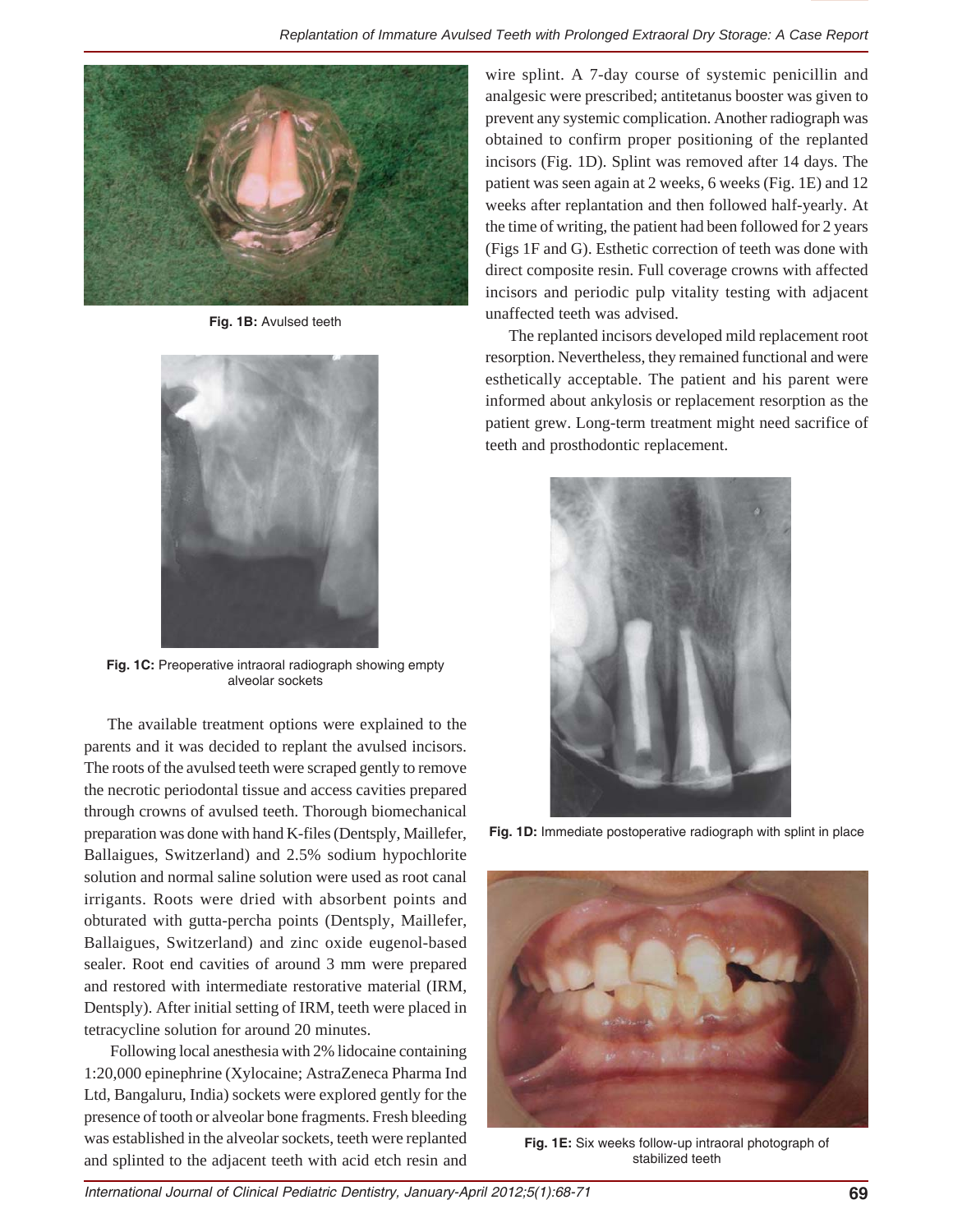

**Fig. 1F:** Two years follow-up intraoral radiograph



**Fig. 1G:** Two years follow-up intraoral photograph

#### **DISCUSSION**

According to the International Association of Dental Traumatology (IADT) 2007 replantation of avulsed permanent tooth with open apex with extraoral time more than 60 minutes is not indicated.<sup>6</sup> As the patient was very young and missing anterior teeth have a negative effect on physical attractiveness of the person; other prosthetic solutions were not found to be suitable, so decision of replantation of avulsed teeth was made with the consent of parents. If the tooth remained dry for more than 60 minutes no consideration should be given to preserve the periodontal ligament and endodontic therapy could be performed extraorally.<sup>7</sup> Given that replacement root resorption was inevitable after the prolonged period of dry storage, it was thought that further drying and handling of the root surface was unlikely to worsen the prognosis, so the avulsed incisors were obturated extraorally. Root ends were filled with IRM to achieve better apical seal.

 Chemical treatment of root surface with various agents, such as tetracycline before replantation has been suggested in the hope of slowing down the resorption process. After

removal of necrotic periodontal ligaments, such roots should be chemically treated with 2.4% acidulated sodium fluoride solution (pH 5.5) for 20 minutes or in tetracycline before replantation.<sup>8</sup> In present case avulsed incisors were chemically treated with tetracycline. So, in this case the appropriate treatment was performed. The replanted tooth should be splinted flexibly to the adjacent teeth for 7 to 10 days to enhance periodontal healing. Systemic antibiotics are often recommended after replantation, but their effectiveness in preventing root resorption is questionable.<sup>9</sup>

Systemic and/or topical application of different medicaments is generally used as antiresorption regeneration therapy  $(ART)^{10}$  to depress resorption activity and support regeneration in the PDL. An enamel matrix derivative gel (Emdogain; Biora AB, Malmo, Sweden) has shown to be useful in enhancing periodontal healing in teeth for which extra-alveolar storage has been extended, as it has the potential to promote regeneration of periodontal ligament from the socket-side periodontal cell populations.<sup>11</sup> Use of drugs like doxycycline (topical and systemic),  $10$ minocycline,<sup>12</sup> bisphosphonates (e.g. zoledronate, etidronate, alendronate), $^{13}$  dexamethasone, $^{14}$  topical application of propolis<sup>15</sup> may decrease or prevent inflammatory root resorption and replacement root resorption and facilitates the regeneration of periodontal tissues after replantation. Recently a low-level laser therapy<sup>16</sup> is also advocated to promote favorable healing in cases of delayed replantation. However, the use of these agents in replantation is still experimental and more data to support clinical effectiveness are required.

As the evidence supports the importance of immediate replantation, parents, sport coaches and first aid caregivers should be trained to replant teeth immediately at the scene of an accident through direct education or technique demonstration posters. Properly fitted mouthguards can reduce the severity of dental injury, so dentists can educate all members of sport team to provide first aid care for avulsed tooth and to encourage the use of custom mouthguards during sports.<sup>17</sup>

Teeth replanted after 60 minutes of dry storage become ankylosed and are resorbed within 7 years in young patients, whereas teeth replanted under similar conditions in patients older than 16 years may remain functional for considerably longer periods. More rapid resorption of teeth in children is related to the higher rate of bone remodeling in children than in adults.<sup>18</sup> Teeth replanted from 6 to 48 hours after avulsion and treated endodontically are shown to be clinically functional for a number of years with the estimated mean survival time of  $57.3$  months<sup>19</sup> to 5 years.<sup>3</sup>

Avulsion of the incisors in young patients may results in infraocclusion as the patients grow for which surgical